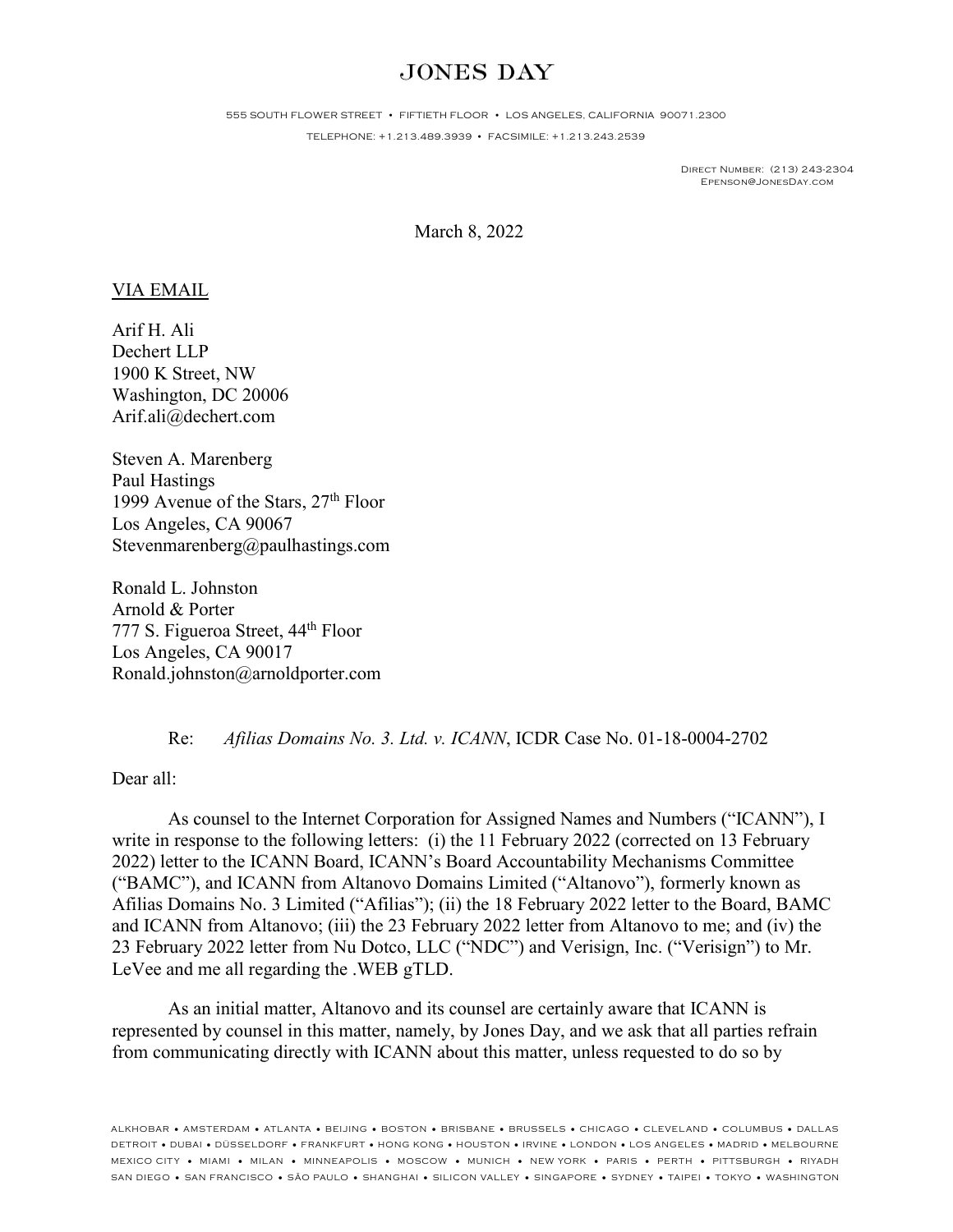**JONES DAY** 

Arif H. Ali Steven A. Marenberg Ronald L. Johnston March 8, 2022 Page 2

ICANN. Rule 4.2 of the Model Rules of Professional Conduct prohibits a lawyer from communicating about the subject of the representation with a person the lawyer knows to be represented by another lawyer in the matter. The claims in Altanovo's 23 February letter that Rule 4.2 does not apply to ICANN are incorrect and Altanovo's repeated threats of continued litigation demonstrate that this matter is ongoing. To the extent any party feels further need to express its views to ICANN, you can do so through Jones Day and we will certainly pass those communications on to the ICANN Board and appropriate ICANN personnel.

As to Altanovo's claims regarding the wording of the Board's 16 January 2022 Resolutions and Rationale, its allegations and aspersions are unsupported. The wording of the statement in the Board's Rationale that the "Domain Acquisition Agreement (DAA) between NDC and Verisign (pursuant to which Verisign financially supported NDC's bidding in the .WEB auction)," was in no way intended, nor should have been understood, to be an allencompassing legal definition or description of the DAA or its terms. This statement, and all others in the Resolutions and Rationale, could not and should not be read as an adoption of any party's arguments or as a pre-judgment of any issues relevant to the Board's and/or BAMC's evaluation of this matter.

Also untrue is Altanovo's claim that the IRP Panel never described the DAA as an agreement whereby Verisign provided NDC with funding for the .WEB auction. The Panel described the DAA as an agreement "under which Verisign undertook to provide funds for NDC's bid for the .WEB gTLD . . . ." (Final Decision at ¶ 3; *see also id*. at 87 (stating that Verisign provided "funds for NDC's bid for the .WEB gTLD . . .").)

Further, Altanovo's claim that the Rationale gives the false impression that Altanovo has alleged that the DAA is a mere funding agreement is belied by the fact that the Rationale sets forth a detailed summary of Altanovo's arguments as to why the DAA violates the Guidebook and Auction Rules. Indeed, ICANN has publicly posted Altanovo's (previously Afilias') filings in connection with the .WEB IRP, which set forth Altanovo's arguments as to the DAA.

The statements in Altanovo's 11 February letter regarding potential conflicts of interest and ICANN's process for evaluating the DAA are noted. ICANN has robust conflict-of-interest policies that it follows in all matters, and ICANN will continue to do so in this matter. And, with regard to ICANN's evaluation process, the Board understands the nature of the work ahead of it and will continue to employ a vigorous process that ensures all parties' views and arguments are sufficiently taken into account, as it does in all matters.